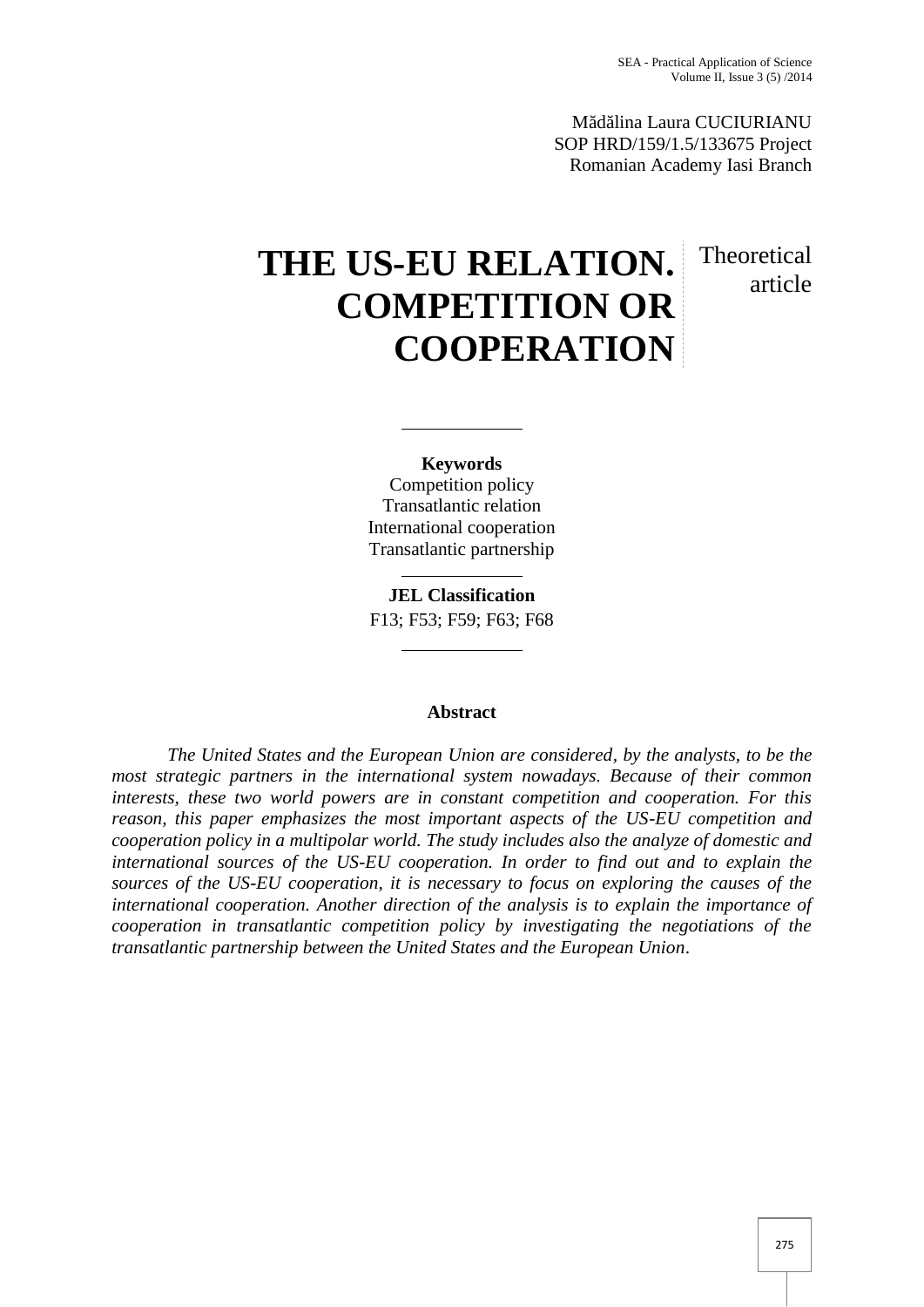#### **Introduction**

The importance of the US-EU relation in a complex international system is reflected in the US-EU cooperation in different areas. In order to have a clear image on the transatlantic cooperation, this paper explores the most important aspects of the US-EU relation in the context of international cooperation. In a competitive world, dominated by conflicts of interests, the attention of the specialists is concentrated on the politics that created the general framework for transatlantic cooperation in a competition policy. Given to the historical background of transatlantic relations, it is also necessary to find an answer and an explanation to the question why did the US and EU created a formal framework for cooperation in competition policy? In order to find some answers to this question, this paper emphasizes the linkages of domestic and international cooperation process and the nature of competition in the international system.

This article has two main parts: the first one is concentrated on the importance of the US- EU relation in the international cooperation process with focus on the main documents elaborated since the formal transatlantic cooperation has begun until the negotiations of the Transatlantic Trade and Investment Partnership. The second part of this article focuses its attention on the domestic and international sources of the US-EU cooperation in order to see how and why are working this type of cooperation in a competitive world.

The United States and the European Union are considered to be the two largest economies in the world which have been negotiated the biggest trade and investment partnership, so they became allies with global responsibilities (European Commission, 2006). By working together, the US and the EU want to promote their common values, goals and interests all over the world. These two powers have common belief in democratic government, human rights, free market economics and security. In the context of globalization, the US and the EU have to confront global challenges such as terrorism, threats to the security and stability of the world, weapons proliferation and many others. In order to face these challenges, a solid relation and a long-standing partnership was the appropriate solution.

#### **The importance of the US-EU relation in the international cooperation process**

The relation between US and the EU is very important in the international system and the nature of this relation depends on their common interests (Peterson, Pollack, 2003). It is known the fact that Europeans and the Americans share common values and has connections on cultural, economic, social and political areas and this is reflected in close transatlantic relations.

The formal relation between US and the EU started in 1953 like a traditional one, with diplomatic exchanges of ambassadors and delegations (Kegley Jr., Wittkopf, 1995). In order to develop and to maintain the transatlantic cooperation, European Union and the United States initiated the idea of presidential summits (European Commission, 2004). Those summits were the result of the Transatlantic Declaration from 1990 (Transatlantic Declaration, 1990) which formalized the USA<sup>s</sup> contacts with the European Community.

Due to the international challenges created by the process of globalization, the European Union needed to readapt and to redefine its foreign policy. The concretization of these processes was designed in the creation of the European Common Foreign and Security Policy (CFSP) (Council of the European Union, 2010) and the European Security and Defense Policy (ESDP) (Grevi, Helly, Keohane, 2009) so the EU became an important international partner in many areas. This matter raised the interest of US on the EU and a strong transatlantic relation was necessary in the international system in order to face the external challenges.

The Transatlantic Declaration from 1990 was not the single document with major importance for the US-EU relation; it contained clauses which allow further development of this relationship in order to promote democracy, open market economy and cooperation (Elles, 1993).

Another document that defines and describes the US-EU relation is the New Transatlantic Agenda (New Transatlantic Agenda, 1995), signed in 1995. This type of document was considered by the leaders to be the starting point for the institutionalization of an economic transatlantic relation. Among others, the most important objectives of the New Transatlantic Agenda are the development of the international trade, closer economic relations, the promotion of concept such as security and economic competitiveness (Barber, 1995). This document was accompanied by the Joint Action Plan (Joint Action Plan, 1995) with concrete actions in the process of US-EU relation of cooperation like liberalization of financial services, implementation of intellectual property rights, creation of additional market opportunities with jobs and economic growth. The Joint Action Plan was structured on four directions (European Commission, 2006) in order to provide a new framework for a partnership of global significance. Those four directions were: the promotion of peace and stability, democracy and development all over the world, the need to face global challenges, the expansion of world trade and the creation of closer economic relations, the need of building bridges across the Atlantic.

The intensification of economic relation US-EU has been continued by the elaboration, in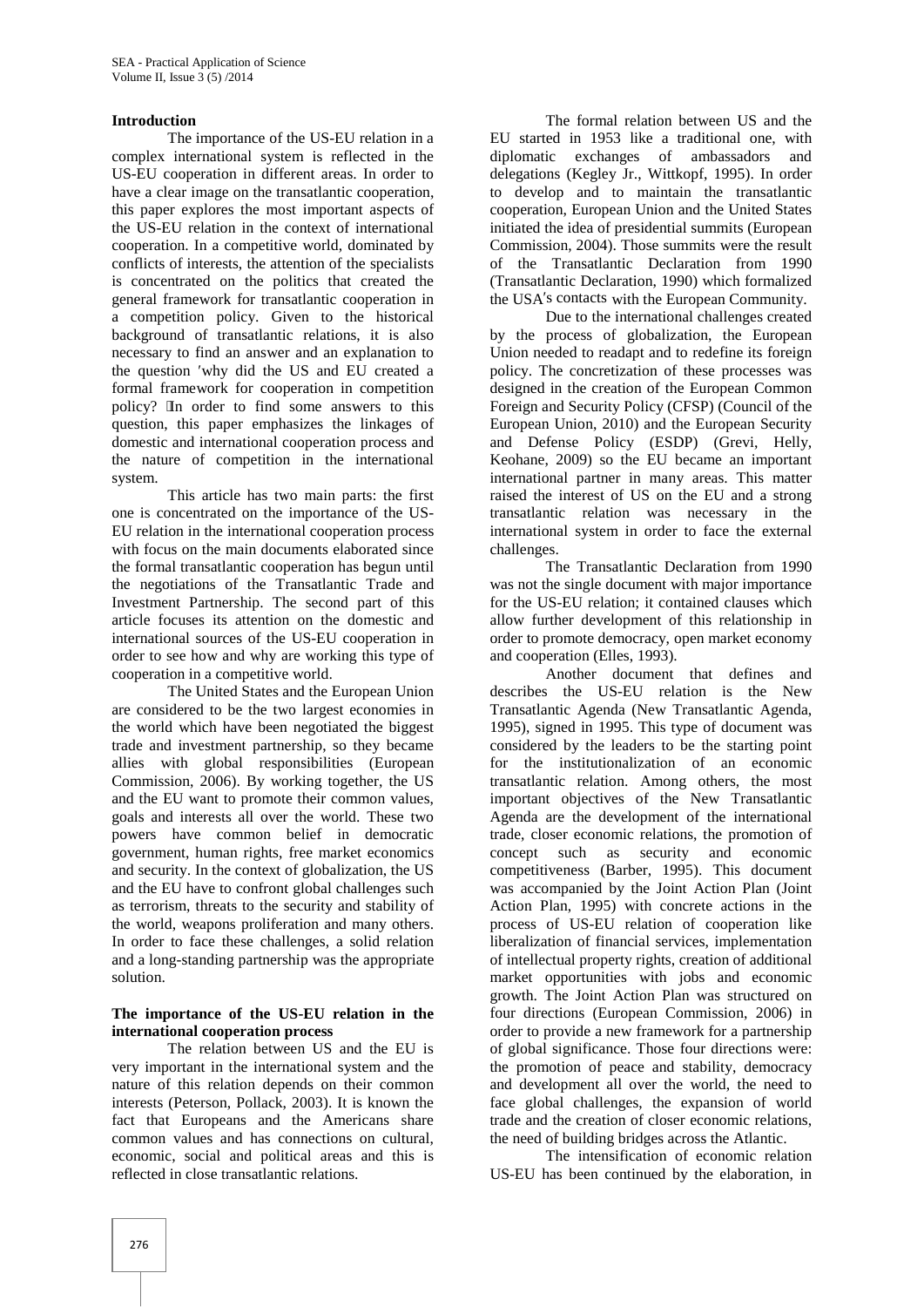1998, of the Transatlantic Economic Partnership (Transatlantic Economic Partnership, 1998). Its major objective is the expansion of the multilateral and bilateral cooperation in the field of trade and investment. In 2002, The Positive Economic Agenda (The Positive Economic Agenda, 2002)<br>was continuing also the process of was continuing also the process of institutionalization and expansion of transatlantic economic cooperation. These two important documents lead to the need of building a strong partnership, with mutual benefits, which enable the US and the EU to contribute to increased security, stability and welfare at global level (European Commission, 2004).

Furthermore, the US-EU economic summit in  $2005$  launched the so called the  $EU$ -US economic initiative to enhance transatlantic economic integration and growth which was marking the fact that the cooperation US-EU covers a large area and at the core of this cooperation is the promotion of economic integration and the economic growth on the both sides of the Atlantic.

Nowadays, the most important document that reflects the strong transatlantic cooperation is the Transatlantic Trade and Investment Partnership (European Commission, 2013), launched in 2013, and considered, by the scholars, to be the most strategic partnership. The negotiations of this transatlantic partnership show the interests of both economic blocs involved, in order to be a world power. Even if in the economic field the fight for the final gains is competitive, United States and the European Union concluded that the solution for the economic crisis and for economic growth is to cooperate. The TTIP has benefits for both sides of the Atlantic by removing the trade barriers and by trying to work together on customs procedures.

The regulatory barriers have been, for a long time, the impediment to trade and investment between EU and the US. The regulatory cooperation is an important element in the fight for the elimination of unnecessary trade barriers, in order to create a barrier-free transatlantic market (Paemen, 2005). This is the purpose of the US-EU economic cooperation.

The importance of the US-EU relation in international cooperation is reflected on the impact of US-EU cooperation on the global community. Being powers of global significance, EU and the US have the responsibility to cooperate in order to provide leadership in the world and to promote democracy. The cooperation agenda between United States and the European Union is ambitious and requires an intensive dialogue, even beyond government level. The relation between European Union and the United States is not limited only to contacts at government level; their connections involve also the Europeans and the Americans. The fundamental aim of this kind of relation is to

establish an important link between communities on both sides of the Atlantic.

The transatlantic economic relation has grown in the past few years and its benefits were mutual. Both, the US and the EU are the main partners in the international trade and they create the largest bilateral trade relationship in the world (Quinlan, 2003). This relationship has a big influence on the global economy and the huge amount of bilateral trade and investment illustrates the interdependence of the two economies.

Finally, the United States and the European Union need to readapt their agenda (Lipstaite, 2009) and to reorganize it in order to face the international threats and crisis management.

It must be mentioned that the Transatlantic Trade and Investment Partnership is not a traditional trade agreement which was designed only to reduce trade tariffs on imports between trading partners because the trade tariffs between the US and the EU are at minimal levels. The main aim of the TTIP is removing the regulatory barriers which restrict the potential benefits and profits to be made by transnational corporations in US and EU markets (Hilary, 2014).TTIP is trying also to create new markets by opening up public services and government procurement contracts to competition from transnational corporations, in order to fulfill its purpose of removing regulation on both sides of the Atlantic so that business has a free hand to operate and to do its job.

## **Domestic and international sources of the US- EU cooperation**

Due to the way in which the development of US-EU relation evolved, it was natural for greater cooperation on prevention, stabilization and reconstruction to begin. The collaboration between the United States and the European Union on time of crisis presented an opportunity to advance their agenda on future transatlantic relations.

In order to discuss about the domestic and international sources of the US-EU cooperation it must be seen which was the most important events in the history that determined US and the EU to think that a relation of cooperation in the international system (Korski, Serwer, Chabalowski, 2009) is better that one of competition and the benefits are bigger.

In the late 2004, the US officials started to think that the US had to improve its capacities for stabilization and reconstruction. One of the reasons for this idea was the US-led invasion in Iraq. This kind of invasion was moving from a conventional success to irregular warfare with US plans and resources held up as inappropriate for the mission. The decision of the need to find new allies in order to help finishing its own post-conflict tasks was a heavy blow for the US foreign policy.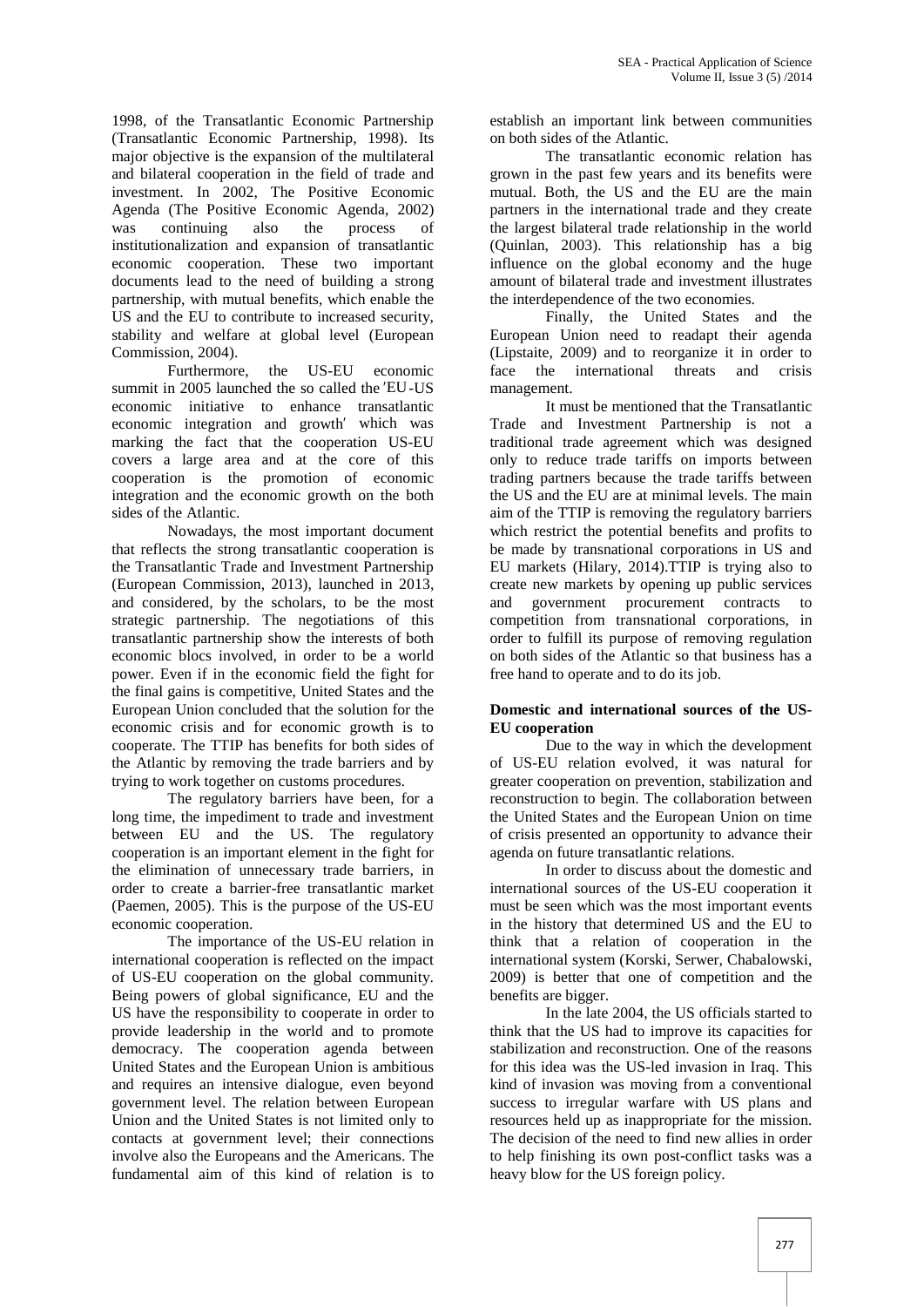The national-building, peace-building and stabilization operation has become the dominant paradigm of the post-Cold War world and the US needed to solve its international and national capabilities problems and this fact raised a framework for the US-EU collaboration. The first step was made by the US during three successive EU presidencies - those of Britain, Austria and Finland – their main purpose being to advance the build-up of civilian ESDP for their own reasons (Derks, More, 2009). The collaboration between the United States and the European Union on crisis management represents an opportunity for all those three countries to develop their own agenda. The creation of EDP and the US-EU security closer collaboration was a sign that the EU became an important world actor.

The domestic and also the international sources of the US-US cooperation can be observed in the way that this kind of relationship evolve. The need of US to solve its internal problems and to maintain its role of an important world power and the need of the European Union to solve its crisis of identity and the desire of becoming a global actor are some of the internal sources that determined both, the US and the EU to collaborate in the international system.

The international sources of the US-EU collaboration are more complex. There are at least three factors that can be considered as catalysts of this relation of collaboration, especially on the security agenda. The first one is the cooperation after the post 9/11 against terrorism. The 9/11 moment was crucial for the United States and they needed an important ally to fight against this global threat.

Another international source of the US- EU collaboration is the institutional common interests of the US-EU leaders (Grant, Leonard, 2005). This type of institutional collaboration had a main aim and that was the international political stability that was needed. The invasion of US in Iraq and its consequences can be considered to be another source of the international collaboration. The policy-makers on both sides of the Atlantic need to show to the domestic stakeholders that transatlantic cooperation is necessary and must be maintained. The international sources of the US- EU cooperation can be observed also on the US- EU summit declaration in 2005: This cooperation between the United States and the European Union from prevention to stabilization and reconstruction – is founded on shared values, the indivisibility of our security and our determination to tackle together the challenges of our time.

Nowadays, the domestic and the international sources of the US-EU cooperation can be seen in their common interests manifested in different areas. Being two dominant actors in the world, their interests are in the economic, political and also in the military areas. Beside the economic and political interdependence that has always been at the core of the US-EU relations, the security field is also in the center of the transatlantic partnership attention.

In order to find out what is the reason that maintains the US-EU relation of cooperation in a competitive world it must be observed the negotiations of the transatlantic partnership and the attitude of both powers, the US and the EU, on different areas of interest negotiated.

## **Conclusions**

Analyzing transatlantic economic and trade relations, it can be drawn some features of state of these relations. The status of EU of an 'economic global power' has forced the US to deal with it in terms of dialogue and negotiations. The economic partnership US-EU, correlated with strong economic interdependence was and is always stated and extended, despite tensions in the political and security.

This paper tried to find out why is so important the US-EU relation of collaboration in a competition policy which dominates the world and which are the reasons to maintain the collaboration of these two partners. The most important domestic and international sources of US-EU cooperation process were also in the center of this article.

The transatlantic relations between the Unites States and the European Union are experiencing a new phase with the launching of negotiations of the TTIP due to the fact that this partnership brings high gains for both, the US and the EU as well as for their strategic partners and therefore its implications must be analyzed at global level.

In order to make prospects for the future of transatlantic relations, the next analysis should concentrate on the elements of coordination and cooperation of the transatlantic dialogue. The Transatlantic Trade and Investment Partnership can be considered a successful partnership if it provides jobs and economic growth. The goal of the transatlantic cooperation is to make a partnership with mutual benefits, to increase security, stability and prosperity at global level.

The transatlantic partnership has an ambivalent character, being called the competitive cooperation. This is due to the fact that this type of relationship is characterized by ambiguities, beginning with the internal evolution of both parties and ending with their role and importance in the international system. The United States are seen like representatives of the hard power while the construction of the European Union was rooted in the predominant soft power. This is the reason why raised questions regarding the nature of the US-EU relation: it is defined by cooperation or by competition?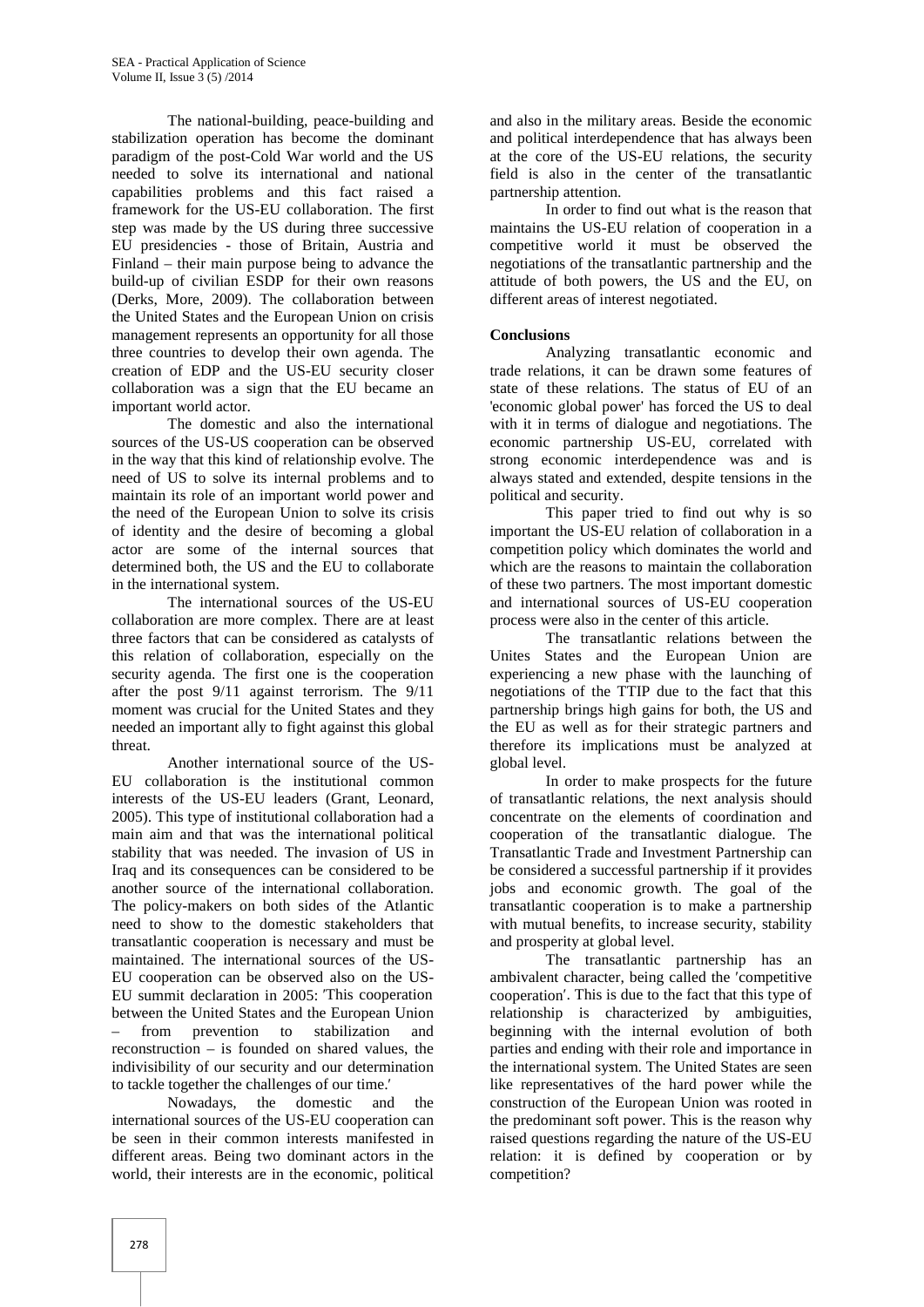#### **ACKNOWLEDGEMENT**

This paper is supported by the Sectoral Operational Programme Human Resources Development (SOP HRD), financed from the European Social Fund and the Romanian Government under the contract number POSDRU/159/1.5/133675

#### **References**

- [1]Barber, L. (1995) The New Transatlantic Agenda′, in *Europe*, no. 369, September.
- [2] Council of the European Union (2010).*Annual report from the High Representative of the Union for Foreign Affairs and Security Policy to the European Parliament on the main aspects and basic choices of the CFSP in 2009*. DGF Publications.
- [3]Derks, M., More, S. (2009) The European Union and Internal Challenges for Effectively Supporting Security Sector Reform: An overview of the EU's set-up for SSR support year spring 2009. Clingendael: Netherlands Institute for International Relations, June.
- [4] Elles, J. (1993) Towards a New Transatlantic Relationship′, in *European Business Journal*, London, vol. 5, no. 3.
- [5]European Comission (2013).*Transatlantic Trade and Investment Partnership*, The Regulatory Part, September.
- [6] European Commission (2006). *The European Union and the United States. Global partners, global responsibilities*, Publication Office.
- [7] European Commission (2004). *The European Union and the United States. Global partners, global responsibilities*. Publication Office.
- [8] Grant, C., Leonard, M. (2005). What New Transatlantic Institutions?, *Bulletin 41*, London: CER, April/May
- [9] Grevi, G.,Helly. D., Keohane, D. (2009). *European Security and Defense Policy: The First Ten Years (1999-2009)*. Paris: Institute for Security Studies.
- [10] Hilary, J.(2014). *The Transatlantic Trade and Investment Partnership.* Brusells: Rosa- Luxemburg-Stiftung, February.
- [11] Korski, D., Serwer, D., Chabalowski, M.(2009). *A New Agenda for US-EU Security Cooperation*, Working Paper, November, FRIDE Publications
- [12] Kegley Jr., C. W., Wittkopf, E. R. (1995). *World Politics. Trend and transformation*. New York: St. Martin's Press.
- [13] Joint Action Plan (1995). Retrieved fromhttp://eeas.europa.eu/us/docs/joint\_eu\_us\_ action\_plan\_95\_en.pdf
- [14] Lipstaite, S. (2009). EU-US Cooperation in International Peace and Security: Bilateral versus Multilateral Dialogues, Bruges Regional Integration & Global Governance Papers 2.
- [15] Paemen, H. (2005). The US-EU economic relationship′, in Michelle P. Egan, Creating *a Transatlantic Marketplace: Government Policies and Business Strategies*, Manchester: University Press.
- [16] Peterson, J., Pollack, M. (2003). *Europe, America and Bush. Transatlantic Relations after 2000*. New York: Routledge.
- [17] Quinlan, J. P. (2003). *Drifting apart or growing together? The primacy of transatlantic economy*. Washington DC: Center for Transatlantic Relations.
- [18] Transatlantic Declaration (1990) Retrieved from http://eeas.europa.eu/us/docs/trans\_declaration

\_90\_en.pdf

[19] Transatlantic Economic Partnership (1998). Retrieved from http://trade.ec.europa.eu/doclib/docs/2003/octo

ber/tradoc\_111712.pdf [20] The Positive Economic Agenda (2002).

- Retrieved from http://trade.ec.europa.eu/doclib/docs/2006/june /tradoc\_114066.pdf
- [21] The New Transatlantic Agenda (1995). Retrieved from http://eeas.europa.eu/us/docs/new\_transatlantic \_agenda\_en.pdf